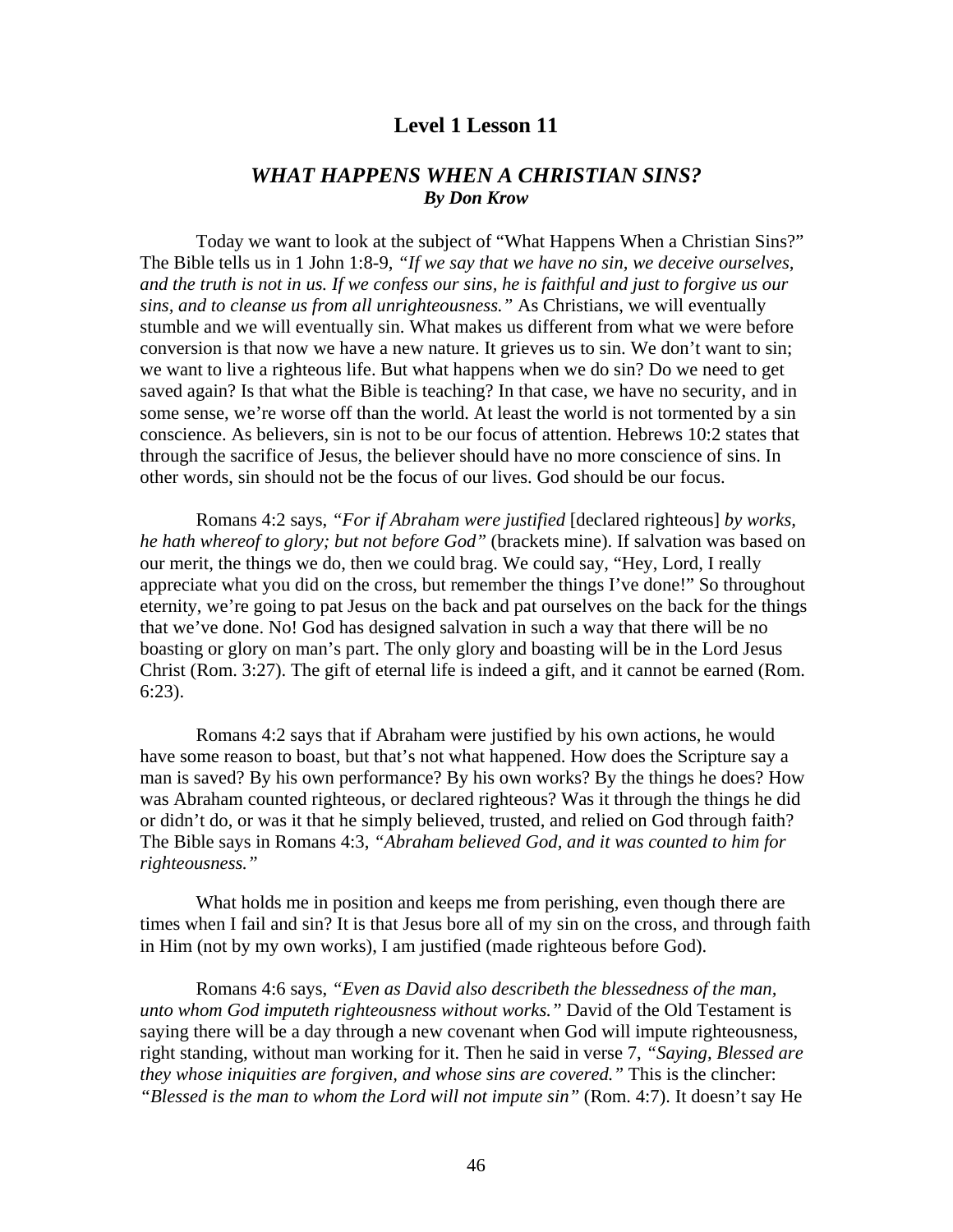might not, sometimes He will and sometimes He won't. It says, "Blessed is the man to whom the Lord will not impute sin." In the Greek that's what is called an emphatic negative. It means He'll never, not ever put sin to our account. This is the good news of the New Covenant. Hebrews 10:16 says, *"I will put my laws into their hearts* [on their heart] *and in their minds* [upon their mind also] *will I write them"* (brackets mine), and part of that agreement is that God says this in verse 17: *"And your sins and iniquities I will remember no more."*

 What holds you in position, in righteousness and right standing, even when you sin and don't have time to confess it? It's your faith in Jesus Christ. His name is Jesus, and He saves people from their sins (Matt. 1:21).

### **Discipleship Questions**

1. Read Romans 4:5. God justifies (makes righteous) people who are  $\blacksquare$ 

2. Read Romans 4:2-3. God put something to Abraham's account (when he believed) which he did not have before. What was this? \_\_\_\_\_\_\_\_\_\_\_\_\_\_\_\_\_\_\_\_\_\_\_\_\_\_\_\_\_\_\_\_\_\_\_

3. Read Romans 4:22-24. If we believe as Abraham did, what will God put to our account?

4. Read Romans 4:6. God puts righteousness (or right standing) to a person's account: A. according to their works. B. apart from their works. C. according to how nice they are.

5. Read Hebrews 10:14. How long are believers perfected before God?

6. Read Romans 5:17. Righteousness is received: A. by earning it. B. as a gift. C. by working for it.

7. What does the word "gift" imply? \_\_\_\_\_\_\_\_\_\_\_\_\_\_\_\_\_\_\_\_\_\_\_\_\_\_\_\_\_\_\_\_\_\_\_\_\_\_\_\_\_

8. To trust Jesus to be your personal Savior, you must trust Him to take you all the way to A. church. B. heaven. C. Russia.

#### **Scriptures to Use with Questions**

Romans 4:5 – *"But to him that worketh not, but believeth on him that justifieth the ungodly, his faith is counted for righteousness."*

Romans 4:2-3 – *"*[2] *For if Abraham were justified by works, he hath whereof to glory; but not before God.* [3] *For what saith the scripture? Abraham believed God, and it was counted unto him for righteousness."*

Romans 4:22-24 – *"*[22] *And therefore it was imputed to him for righteousness.* [23] *Now it was not written for his sake alone, that it was imputed to him;* [24] *But for us also, to*